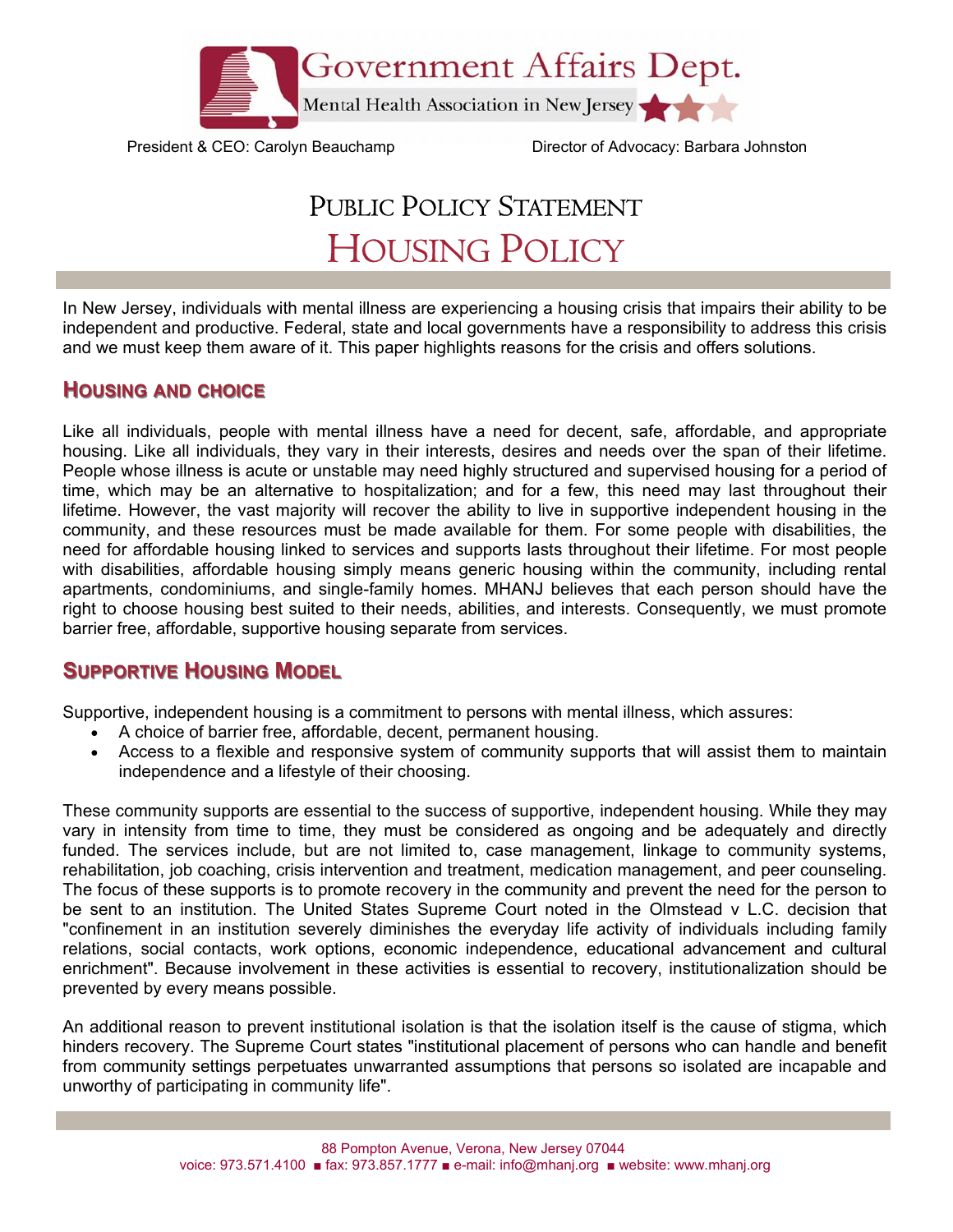Additionally, the court required that treatment be provided in "the most integrated setting appropriate to the needs of qualified individuals with disabilities". Consequently, the residential option of choice is community housing with supports. Other options, such as group homes and supervised apartments, may be prescribed only when it is dear that the person requires the intense supervision and restrictions on their liberty, that this provides. Furthermore, it is not to be presumed that a person who has a difficult time adjusting to an institution must go to a group home to prepare them for community housing. Experience has shown that the communal living imposed by institutions and group homes aggravates some person's illness and they can sometimes thrive in the atmosphere of independent living, when they are offered supports of their choice.

#### **DISCRIMINATION**

Discrimination is a barrier to affordable housing. We believe the affordable housing delivery system has been resistant to expand housing opportunities far people with disabilities, and rarely directs housing resources to address their needs because of a lack of information and understanding of the housing needs of people with disabilities, the stigma associated with having a disability, and continuing discrimination within the affordable housing delivery system. Additionally, persons with disabilities frequently encounter resistance, often unlawful, from local zoning boards. Evidence of these issues is:

- The National CCD Housing Task Force Report "Open Doors" has documented that HUD undercounts and underestimates the housing need for persons with disabilities, as do local housing authorities, and that while their need for housing is proportionally twice that of elderly persons, who also have a severe housing shortage, persons with disabilities receive only half as much proportional funding.
- The Community Health Law Project has documented that New Jersey developers of housing frequently ignore the Construction Code requirements that assure barrier free accessibility to persons with disabilities.
- A recent federal court ruling has indicated that many New Jersey municipalities have laws in contradiction to federal protections, which are designed to assure housing options for persons with disabilities and prevent discriminatory practices.

# **GENERAL HOUSING STRATEGIES TRATEGIES AND CONCERNS ONCERNS REGARDING NEW JERSEY HOUSING POLICY**

To assure the needs of persons with mental illness are met, planning must be coordinated by the State agencies, public housing authorities, counties and municipalities. This planning process must involve persons with disabilities, their family members, providers and advocates. They must prioritize resources and establish policies that encourage developers to develop permanent, affordable and supportive housing opportunities for persons with disabilities.

- The State Departments of Community Affairs and Human Services should work together, coordinating their funding, to assure they provide permanent, affordable and supportive housing for persons with disabilities. We endorse the efforts made so far.
- We need greater funding for the Balanced Housing program. Municipalities should be encouraged to address their responsibility regarding the Fair Housing Act (COAH) through 100% affordable housing.
- Housing land Mortgage Finance Agency (HMFA) should maintain the set-aside of the Tax Credits for special needs populations. HMFA recently doubled the amount of tax credits for people with special needs.
- A mechanism should be established so that when Public Housing Authorities open lithe application process for Section 8 certificates or vouchers under HUD's Designated Housing Plan NOFA, notice is given to interested parties with a client base that would be eligible.
- Encourage the mental health community to be involved in the Consolidated Plan process in order to assure that the housing needs of people with mental illness are addressed. Consolidated Plans are developed by counties, the state and some municipalities. They are to identify and address the need for affordable housing and supportive services. They determine how HUD money gets spent.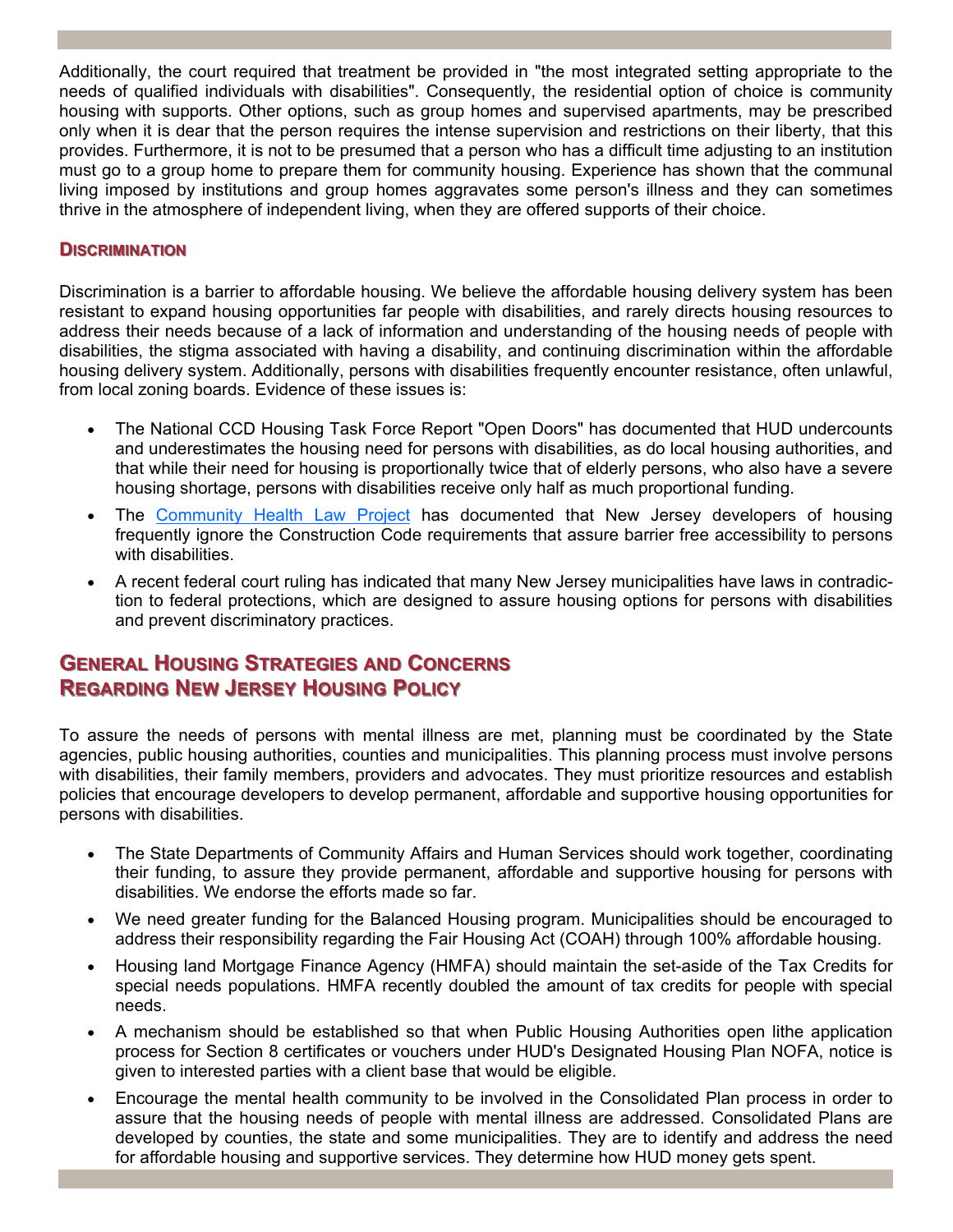- Promote lease-based housing. People with mental illness have the right to live in settings where they control their lives to the fullest extent possible. This requires leased-based housing where they are tenants, with tenant rights and responsibilities rather than congregate living arrangements where they are residents, under the control of the service provider. To the greatest extent possible, housing should be offered without coercing consumers into accepting services just so they qualify for housing.
- **Protect the Fair Housing Act.**
- Support the establishment of measurable outcomes to validate the efficacy of community living for people with mental illness.
- Encourage home ownership whenever desired and possible, especially by urging New Jersey to establish the norm that will allow the use of Section 8 vouchers for mortgages provided in Federal Law.

### **LONG RANGE ISSUES**

- Economic development is one of the basic support services recommended for all people with mental illness living in the community. This would include job training, individual development accounts, etc.
- Monitor and follow the CCD housing task force recommendations issued annually concerning federal housing appropriations.

### **PRINCIPLES RINCIPLES**

The underpinning of federal and state housing policy for people with disabilities.

- 1. **Equity in Housing Resources** People with disabilities must receive an equitable share of the federal housing resources available within a framework that considers the extent of their unmet housing needs in relation to the existing inventory of housing resources available to them.
- 2, **Expanding Housing Supply** Increasing the supply of affordable housing for people with disabilities should be achieved primarily within the context of a community's affordable housing activities and facilitated through generic and traditional housing providers including community based non-profit groups as well as for-profit housing developers/managers.
- 3, **Inclusion/Integration** People with disabilities must be able to live in and fully participate in all aspects of community living by having the choice of non-stigmatizing housing opportunities that are integrated within communities and neighborhoods.
- 4. **Non-discrimination** People with disabilities have the right to be free from discrimination in housing both in the rental and home ownership markets and in local zoning and land use policies.
- 5. **Housing Choice** People with disabilities must have a choice of community housing options, which reflect their personal values, needs, and housing preferences.
- 6. **Affordability** Due to their extremely low incomes, people with disabilities must have access to affordable housing.
- 7. **Quality, Safety and Accessibility** All housing acquired or created for people with disabilities must be decent and safe. Federal housing policy should also ensure an adequate supply of accessible housing.
- 8. **Access** People with disabilities have the right to access housing on a variety of levels: as individuals, as members of communities, and as constituents of the affordable housing delivery system.
- 9. **Promote separation of Housing from Services** Federal housing policy for people with disabilities must promote the separation of housing from support services by emphasizing the desire and ability of people with disabilities to assume the roles and responsibilities of tenants and/or homeowners. To the greatest extent possible, consumers should not be coerced to accept treatment as a condition of gaining housing.